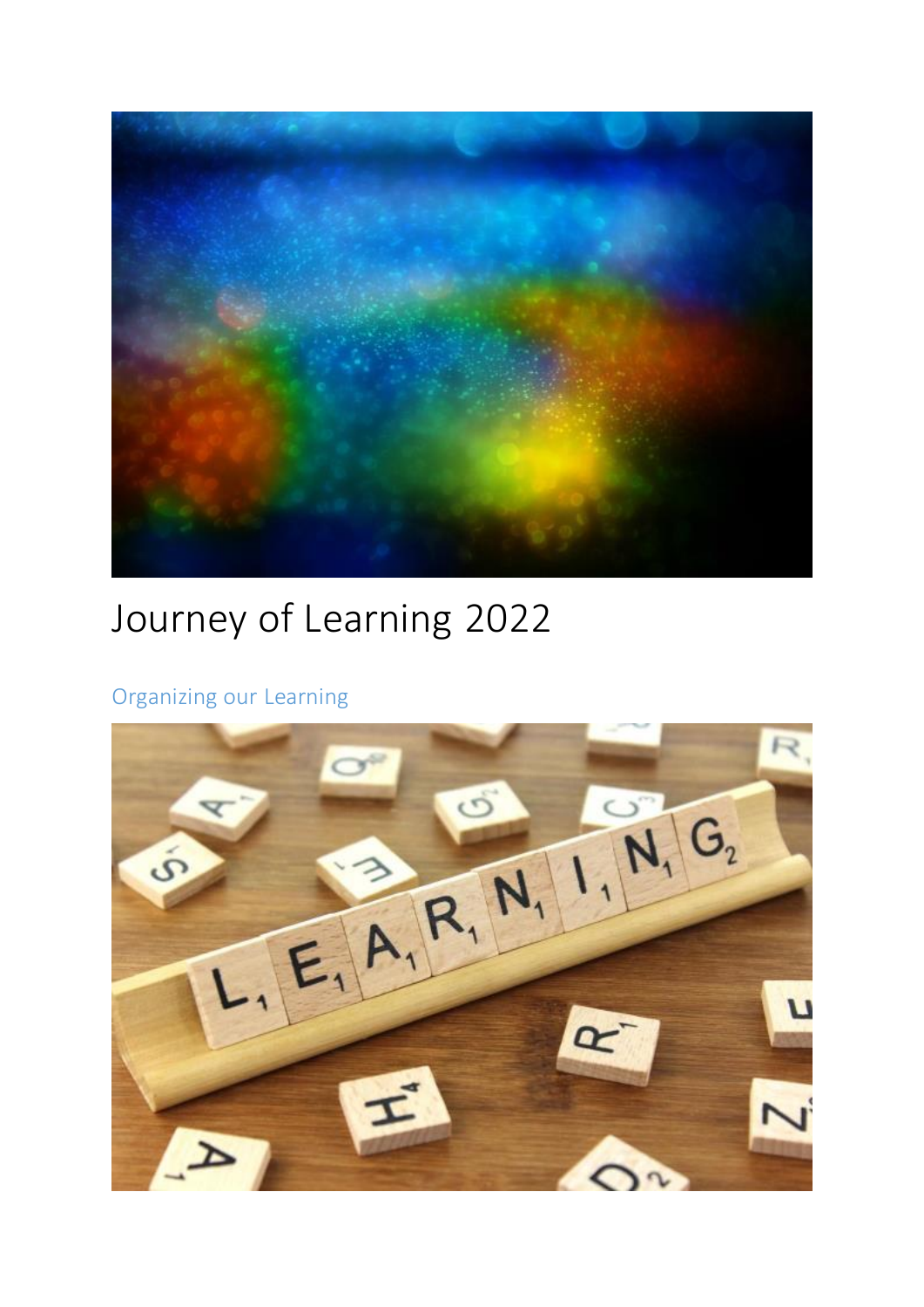|  | weekly Overview |  |  |  |
|--|-----------------|--|--|--|
|--|-----------------|--|--|--|

Independent Learning Tasks Check-in

| Leaning           | <b>Wonday</b> | Tuesday | Wednesday | Thursday | Friday |
|-------------------|---------------|---------|-----------|----------|--------|
| Literacy          |               |         |           |          |        |
| Numeracy/         |               |         |           |          |        |
| <b>Waths</b>      |               |         |           |          |        |
| HEW/PE            |               |         |           |          |        |
| Independent       |               |         |           |          |        |
| Community         |               |         |           |          |        |
| Global            |               |         |           |          |        |
| <b>Reflection</b> |               |         |           |          |        |

| <b>Monday</b>              |                            |                         |          |                     |                                   |   |               |                             |   |  |
|----------------------------|----------------------------|-------------------------|----------|---------------------|-----------------------------------|---|---------------|-----------------------------|---|--|
|                            |                            |                         |          | <b><i>UseDa</i></b> |                                   |   |               |                             |   |  |
| ٠                          | ٠                          | ٠                       | ٠        | ٠                   | ٠                                 | ٠ | ٠             | ٠                           | ٠ |  |
| Moning<br>Invitra          |                            |                         | Paytime  |                     | <b>Littening &amp;</b><br>Talking |   | unch          |                             |   |  |
| Tuesday                    |                            |                         |          |                     |                                   |   |               |                             |   |  |
|                            | P.E.                       |                         |          | <b>Marite</b>       |                                   |   |               | Learning<br><b>Emeching</b> |   |  |
| ٠                          | ٠                          | ٠                       | ٠        | ٠                   | ٠                                 | ٠ | ۰             | ۰                           | ٠ |  |
| <b>Islaming</b><br>Routine |                            |                         | Flaytime |                     |                                   |   | Lunch         |                             |   |  |
| Wednesday                  |                            |                         |          |                     |                                   |   |               |                             |   |  |
|                            | HWE                        |                         |          |                     |                                   |   |               |                             |   |  |
| ٠                          | ٠                          | ٠                       | ٠        | ٠                   | ۰                                 | ٠ | ٠             | ٠                           | ٠ |  |
| Morning<br>Boutine         |                            |                         | Paytime  | Maths               |                                   |   | unch          |                             |   |  |
| Thursday                   |                            |                         |          |                     |                                   |   |               |                             |   |  |
|                            | <b>Picklery</b><br>Solving |                         | RE.      |                     |                                   |   |               |                             |   |  |
| ٠                          | ٠                          | ٠                       | ٠        | ٠                   | ٠                                 | ٠ | ۰             | ۰                           | ۰ |  |
| <b>Maming</b><br>Routine   |                            | Paytime                 |          |                     |                                   |   | <b>Lunder</b> |                             |   |  |
| Friday                     |                            |                         |          |                     |                                   |   |               |                             |   |  |
|                            |                            | <b>Intental IMadria</b> |          |                     |                                   |   |               |                             |   |  |
| ٠                          |                            | ۰                       | ٠        |                     | ٠                                 | ۰ | ٠             |                             | ٠ |  |
| Moming<br>Aputine          |                            | Playtime                |          |                     |                                   |   |               |                             |   |  |

The format by which the pupils decide and organize their day and week has developed since the beginning of term. Rather than having just a daily grid, it seemed appropriate as the pupils' ability to manage their own time increased and developed, to expand the breadth and depth of this across a full weeks learning.

Pupils still access some of their learning via TEAMS, with other learning coming from teachers at 'fixed' times.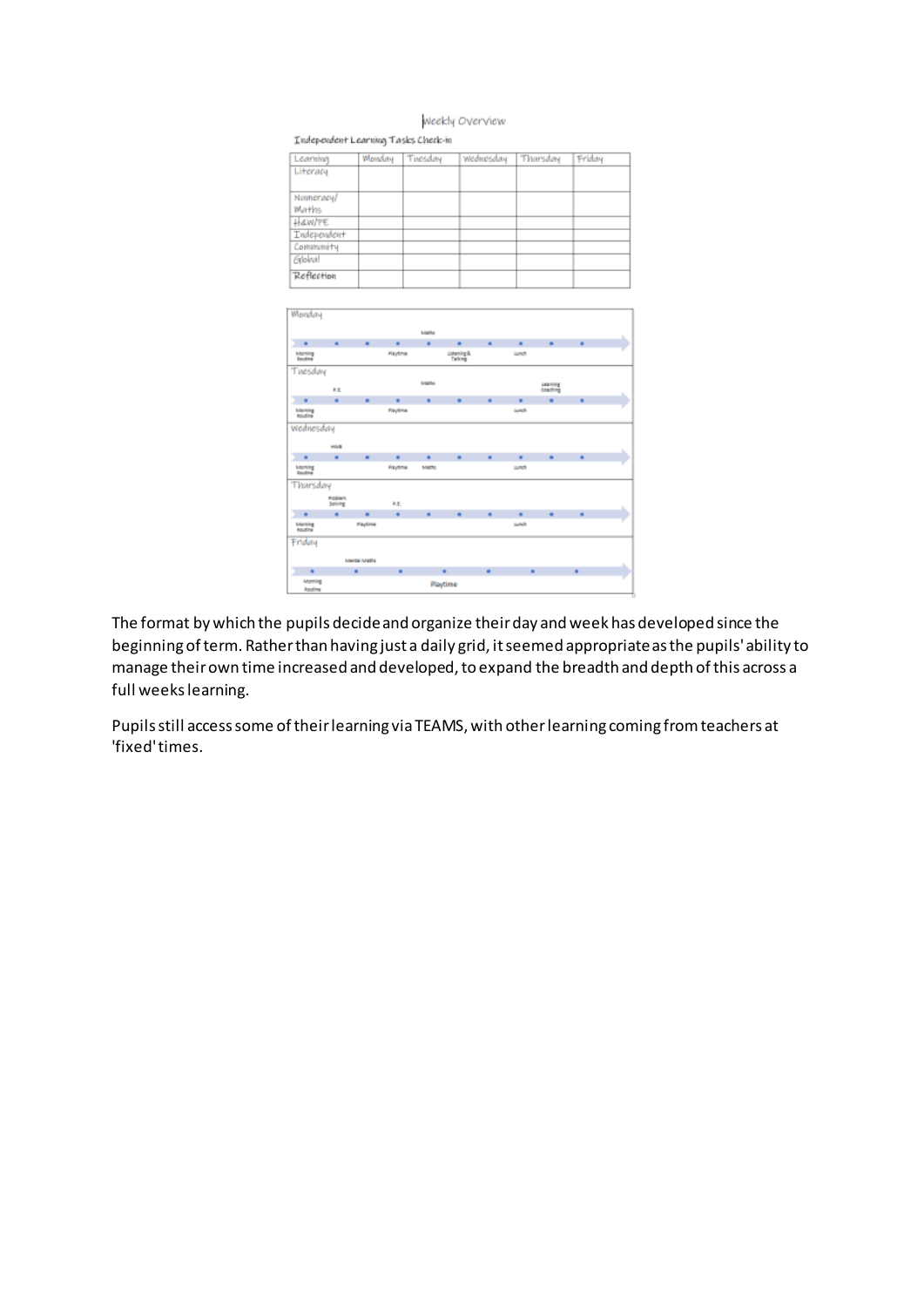### New Tools for Assessment and Moderation



#### **Seesaw**

As part of a West Lothian trial pupils from P7 will be given access to Seesaw as a means to record, reflect and evaluate their learning. At present access to this will be limited to just the pupils and teachers, to allow for appropriate evaluation of the platform as an effective tool. However, if the trial is successful we would look to open access to parents as well, much like is currently done in P1/2 at present.